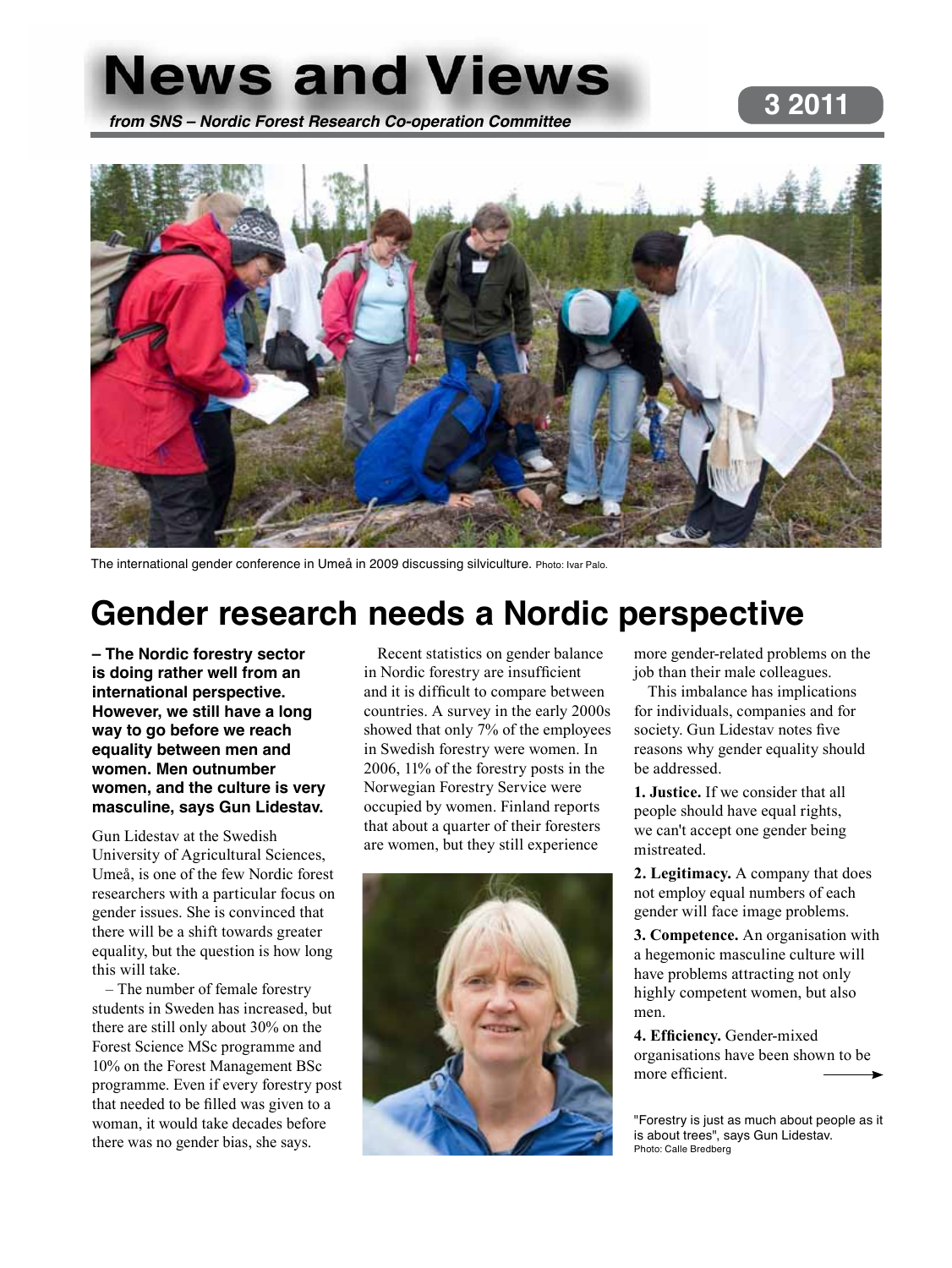**5. Business and the market.** To compete for customers, who nowadays are often women, companies must have sales staff and purchasers with whom the customer can identify.

#### **Closer Nordic cooperation**

Gun Lidestav is a network builder, and has been leading the IUFRO network Gender in Forestry. She is also coordinating the SNS-supported network Nordic Network on Gender Research in Forestry. The Nordic network has had a lower profile recently, which Gun Lidestav regrets. She argues for a more active Nordic cooperation.

– Gender issues are typically much more in focus in the international arena, particularly in the developing countries, she says. We may have become less biased in the industrialised countries, but we still have work to do. In particular, the Nordic countries would benefit from regional co-operation.

The Nordic countries are all welfare states, with a similar culture and politics. They are also highly dependent on natural resources.

– Some time has passed since we had a joint project or workshop, she admits. She hopes, inter alia, to expand a current research school to the Nordic level. The school is focused on rural development, and includes gender issues as an important component.

One reason for the limited Nordic cooperation is the low number of researchers directly involved in gender issues. Gun Lidestav also notes that there are different viewpoints in the Nordic countries.

– In Norway, gender research in forestry is basically derived from rural sociology and anthropology; in Finland there has been more of a human-geography approach. Swedish research has, in most cases, developed from forest management and work studies. This situation could, however, be advantageous, she says, since we could weld different disciplines together.

Finally, what does Gun Lidestav hope for in the future as a gender researcher?

– The commitment to implement gender mainstreaming, taken at the UN Women's Conference in Beijing in 1995, indicates that the integration of gender equality should permeate all major policy and decision-making processes. This way of thinking is slowly increasing on the higher political level, at least in Sweden, but there is still a long way to go in academia and within the scientific community. Since forestry is just as much about people as it is about trees, gender issues and gender perspectives should be considered much more, for example at research conferences.

#### **Masculinity studies**

– Another wish is for funding to be made available for masculinity studies, since men and masculine attitudes are predominant features of forestry culture. Through such research we could, for example, develop strategies for dealing with problems of recruiting skilled new forest machinery operators (both women and men).

#### **Shortcuts**

#### **Carbon in forest soils**

About 9 billion trees bind together more than 800 million tonnes of  $CO<sub>2</sub>$  in the Norwegian forests, and every year 26 million tonnes are sequestered through photosynthesis. The Norwegian National Forest Inventory is able to exert control of the resources above the ground, but the amount of carbon in the soil is unknown. Estimates suggest that there is several times more carbon below the surface than in the trees above it. Annual turnover belowground is only about one percent, but it still constitutes an important component of the carbon emission budget.

Forest and Landscape Norway will start to monitor carbon in the soil. Initially, models will be developed. The subsequent soil sampling will be an enormous undertaking, with an annual collection of thousands of soil samples.

*Source: www.skogoglandskap.no*

#### **New theory for expansion of evergreens**

Evergreen trees and bushes have expanded at the expense of deciduous forest in several ecosystems of the world. The expansion has so far been explained by global warming and higher temperatures, but the causal relationships have been questioned. Now, Professor Ülo Niinemets from the Estonian University of Life Sciences proposes, together with Spanish colleagues, a new hypothesis for the increased competitiveness of evergreens – an increase of atmospheric  $CO<sub>2</sub>$  itself can be responsible.

Evergreen leaves contain more structural tissue not involved in photosynthesis, and the cells are more densely packed with thicker cell walls, compared to deciduous leaves. Due to their more robust structure, the  $CO<sub>2</sub>$  diffusion into chloroplasts, where photosynthesis takes place, is limited to a greater degree. Consequently,

 $CO<sub>2</sub>$  limits photosynthesis more than in deciduous plants. Thus, the increase in ambient  $CO_2$ -concentration enhances the photosynthesis of evergreens more than in deciduous species.

The hypothesis is published in the top journal in ecology: *Trends in Ecology & Evolution.*

*Source: www.emu.ee* 

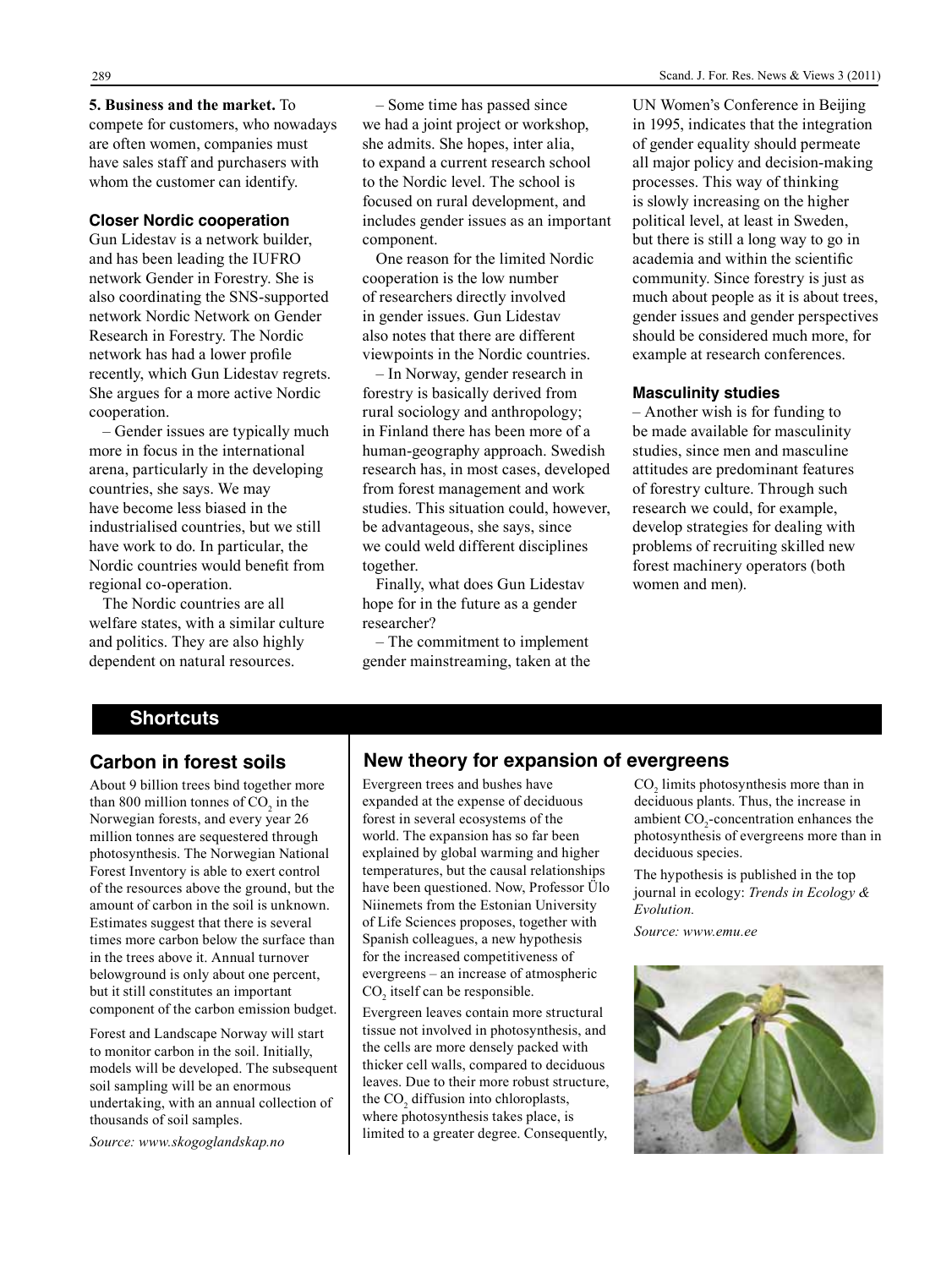# **Three new projects supported by SNS**

### **1. Looking under the canopy – what is preferred?**

**Recreation is one important service provided by the Nordic forests. Which type of forest people prefer is, therefore, an important question, and extensive preference studies have been being carried out for almost four decades – but only for trees, not for the field layer.**

Earlier studies have focused on trees and other above-ground features, while the field layer characteristics have received little attention. Nevertheless, the recreational and scenic values of a forest may be greatly affected by what grows on the forest floor.

Young forests with relatively species-poor field layers are increasing, and they tend to dominate in urban areas. A better knowledge of preferences for types of field layers, with respect to different recreational uses, could help forest management,

particularly in urban areas where special measures could be taken.

Research into this subject is now being carried out by a new SNSsupported project, which will evaluate forest preferences as affected by field layer characteristics and if this varies between the Nordic countries.

A questionnaire survey will be conducted, in which respondents will be asked to rank photos of different



forest types. The photos will differ with respect to a single factor – the field layer characteristics.

The studies will focus on young, middle-aged and mature oak forests without an understorey, and mixed hardwood forest with an understorey. These forest types represent typical stands found in urban forests in Denmark and the nemoral and boreonemoral zones of Norway, Sweden and Finland.

*The project runs for three years, and includes partners from Sweden (SLU), Denmark (Forest & Landscape) and Norway (Norwegian Institute for Nature Research).*

*Project title: Forest preferences as affected by field layer characteristics*

*Project leader and contact: Anders Busse Nielsen, SLU, Sweden. anders.busse.nielsen@ltj.slu.se*

Preferred field layer? Photo: Anders Busse Nielsen.

### **2. How to communicate environmental credentials of wood?**

**What is an environmentallyfriendly wood product? The answer will vary among different end-users, depending on their attitudes and how the issues are communicated. Industrial consumers may also have different views on environmental labelling.**

Environmental performance measures (EPM) provide information for benchmarking wood products against substitutes and for communicating environmental information to the market and stakeholders (such as the general public and investors).

The importance, but also the number, of EPMs is increasing. But which is the most important? And which should be communicated to an end-user of a doorframe? Or to a

furniture industry processing the raw wood material?

An SNS-supported pilot project will review the EPMs currently applied in the wood working industry and in the industries they supply material for. It will also compare EPMs with



other environmental indicators that are generally used among different customer groups and other influential stakeholders, such as ethical funds, ENGOs and government agencies.

*The pilot study covers the Scandinavian situation, and may become a basis for a larger project at a European level.* 

*Partners in the project come from Sweden (SLU), Finland (Metla and University of Helsinki) and Norway (Treteknisk). The project will be completed in 2011.*

*Project title: Improving market communication of wood product's environmental values. Project leader and contact: Tarmo Räty, Metla, Finland. tarmo.raty@metla.fi*

Environmental friendly wood product? Photo: Mats Hannerz